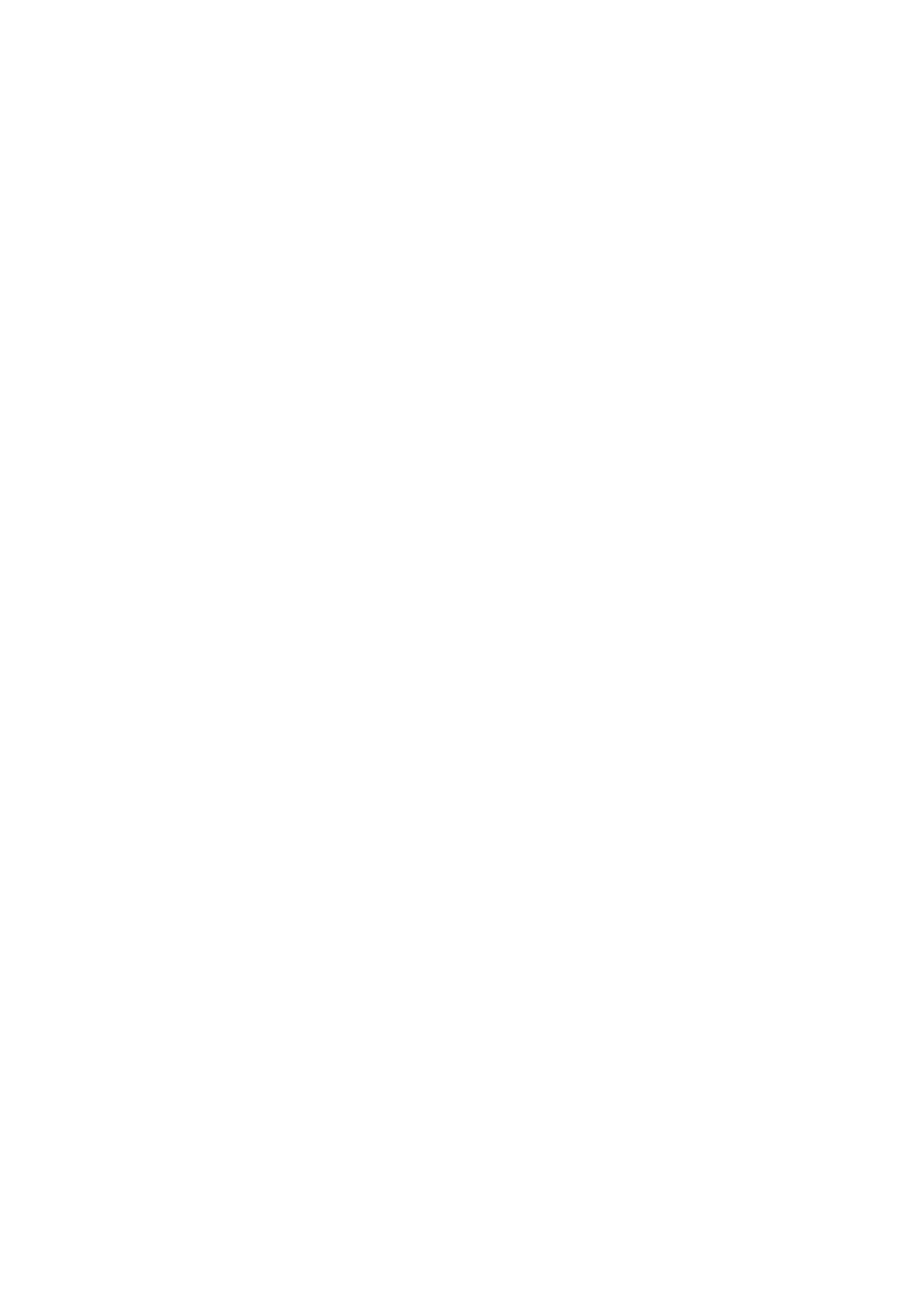**There are plenty of themes and options available in our service that can alter the way your blog looks. If you aren't sure how to do this, our step-by-step guide might help.**

## **Contents**

| 2. How to customise the EdGEL theme and colours3 |
|--------------------------------------------------|

If you require this document in an alternative format, such as large print, please email [is.skills@ed.ac.uk.](mailto:is.skills@ed.ac.uk)

Copyright © IS 2014

Permission is granted to any individual or institution to use, copy or redistribute this document whole or in part, so long as it is not sold for profit and provided that the above copyright notice and this permission notice appear in all copies.

Where any part of this document is included in another document, due acknowledgement is required.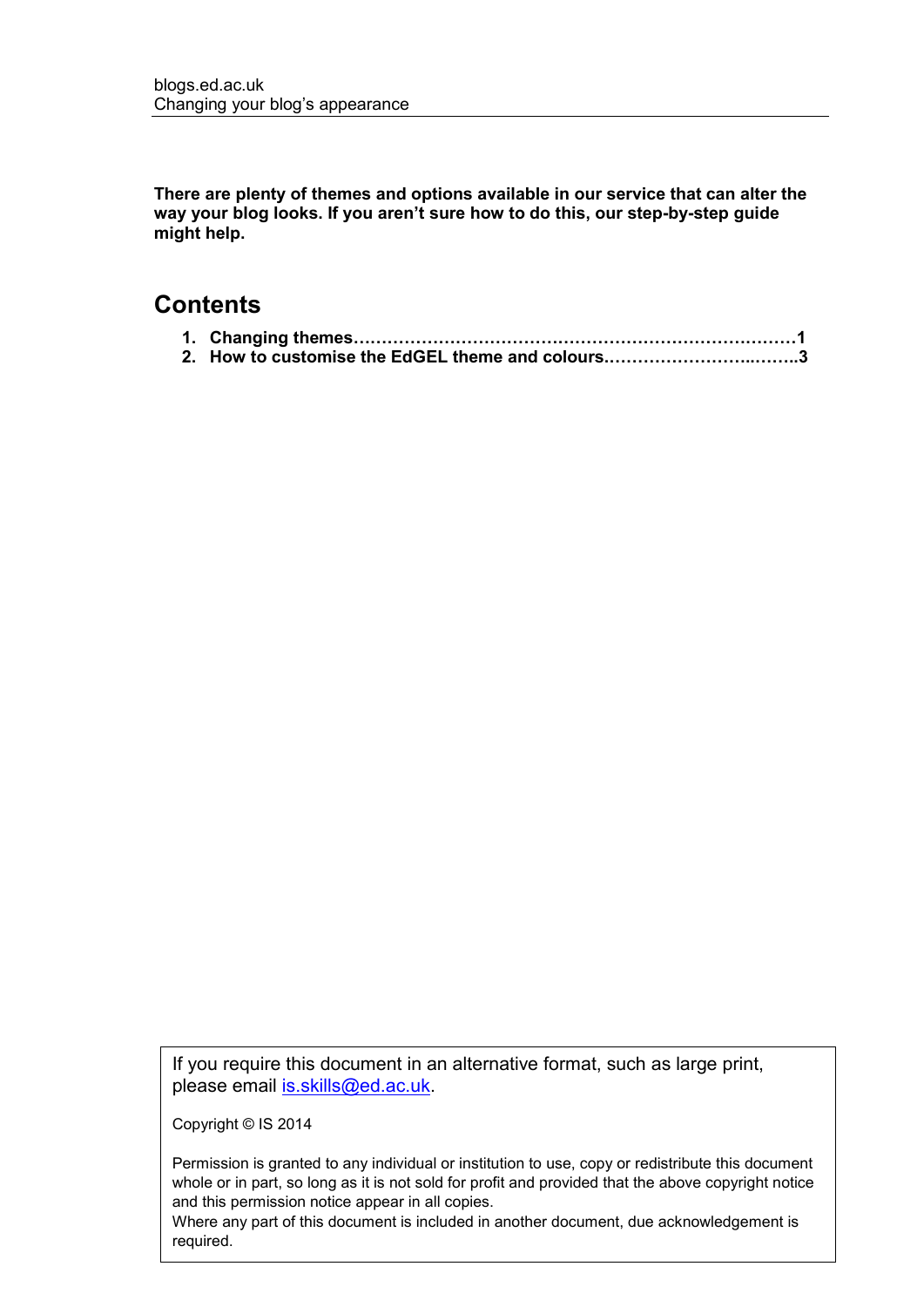## **1. Changing themes**



1) Log in to your blog and select **Appearance** in the side bar to the left.

2) A menu will appear to the right as you hover over **Appearance**. Click on **Themes.**

3) This page showcases all the themes that come with our service. You have the freedom to decide which of these themes to use for your blog. To change to a new theme, hover over your selected one and click on the **'Activate'** button. You can do a 'Live Preview' if you want to see how the new theme will look without any commitment!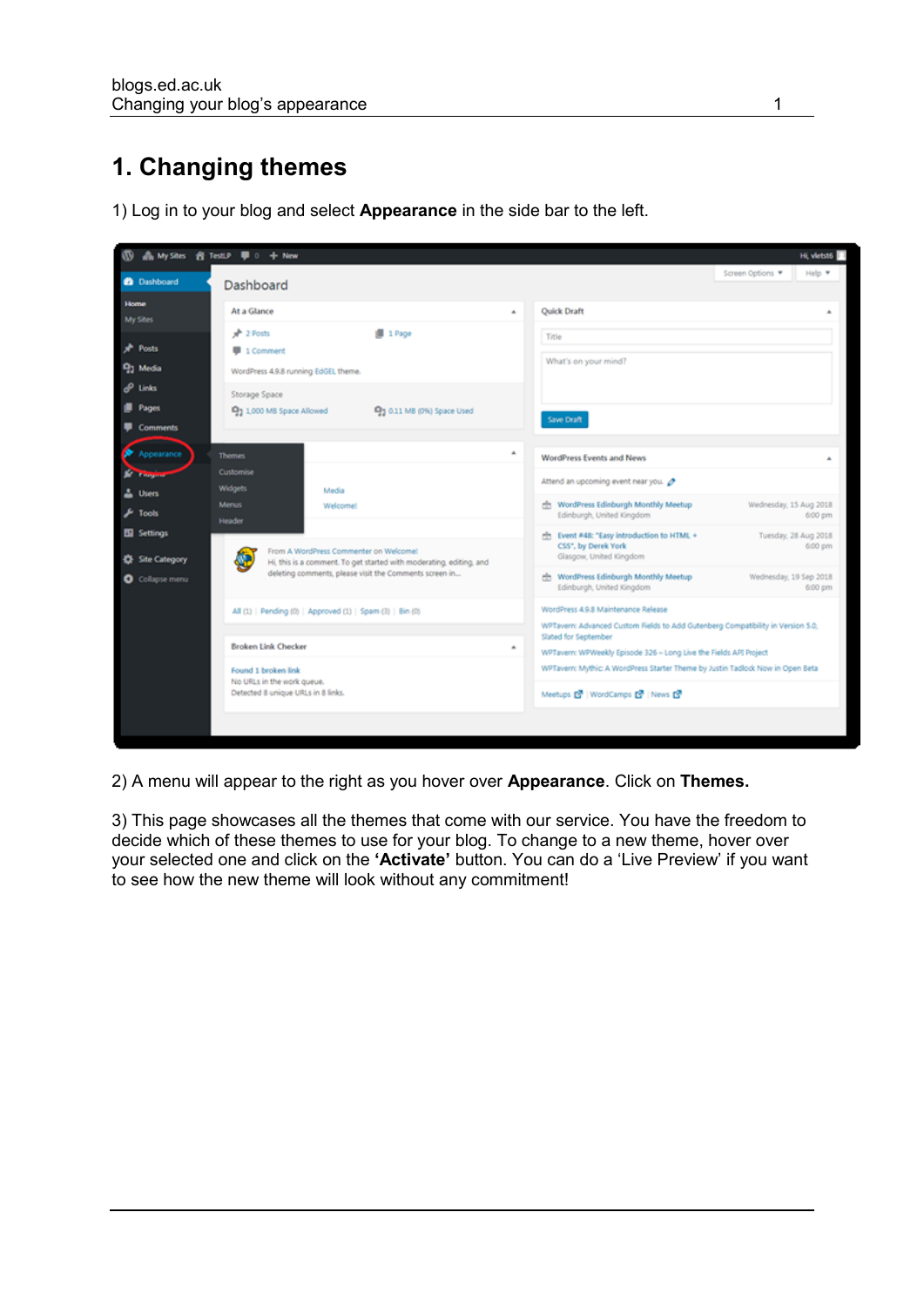

4) Your blog's appearance should now have changed. Click on your blog's name in the top banner (next to **My Sites**) to view it.